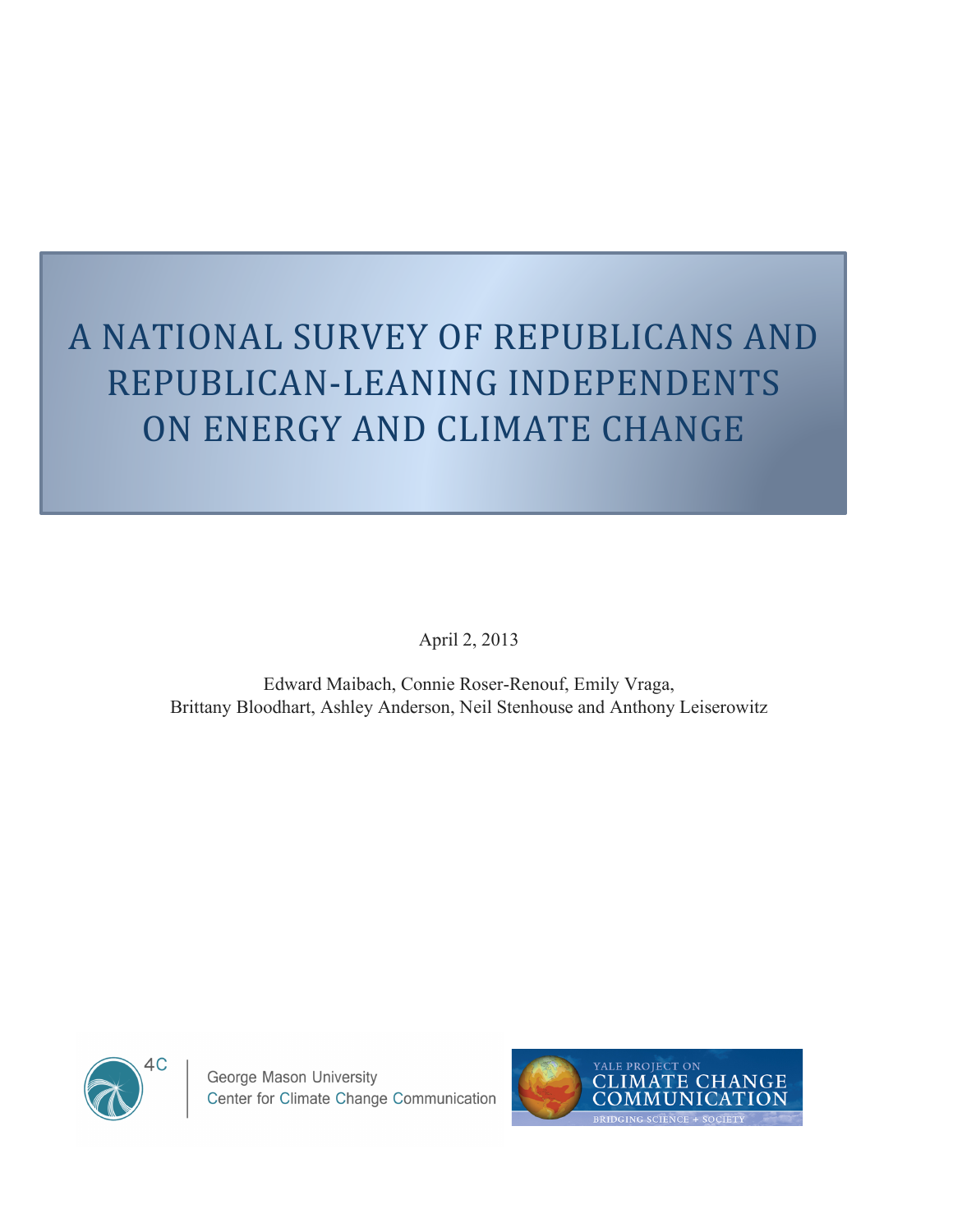This report contains topline results of a national survey of 726 adults who recently identified as a Republican or a Republican-leaning Independent.

The sample was drawn from 938 people who – during their participation in one of three nationallyrepresentative *Climate Change in the American Mind* surveys conducted by Yale and George Mason University in the spring and fall of 2012 and the fall of 2011 – had previously identified themselves as being a Republican or a Republican-leaning Independent. Members of the sample were re-contacted in January 2013 and asked to participate in this survey; the completion rate was 77%.

To avoid selection bias, participants were not told that the survey would focus on climate change. To avoid the sensitizing effect of climate change questions on answers to questions about energy policies, the survey first assessed beliefs and opinions about energy-related issues before asking about climate change-related issues. For a more complete description of the study design, see the Methods section at the end of this document.

# SELECTED KEY FINDINGS

A large majority of survey respondents consider themselves to be conservative (72%) or middle of the road (22%). Similarly, most consider themselves to be Republicans (68%), or Independents (20%). A small number of respondents indicated in the re-contact survey that they now have no party identification or are not interested in politics (5%), are Democrats (4%) or consider themselves to be members of an "other" party (2%). Of those who identify as Independents, approximately half (47%) voted in the Republican primary elections. A small minority of all respondents (17%) consider themselves part of the Tea Party movement.

## **Republicans Prefer Clean Energy**<sup>1</sup> **as America's Energy Future**

""""""""""""""""""""""""""""""""""""""""""""""""""""""""""""

A large majority of respondents (77%) support using renewable energy in America much more or somewhat more than it is used today (51% and 26%, respectively). Among those who support expanded use of renewable energy, the most common preferred timing for taking such action is "immediately"  $(69\%)$ .

A slight majority of all respondents (52%) support using fossil fuels in American much less or somewhat less than it is used today (21% and 31%, respectively). Among those who support reduced use of fossil fuels, the most common preferred timing is "immediately" (52%). By a margin of almost 2 to 1 (64% vs. 35%), respondents say America should take action to reduce our fossil fuel use.

<sup>&</sup>lt;sup>1</sup> "Clean energy" is the term respondents most preferred to describe renewable energy sources, and "fossil fuel energy" is the term most preferred for fossil fuel sources.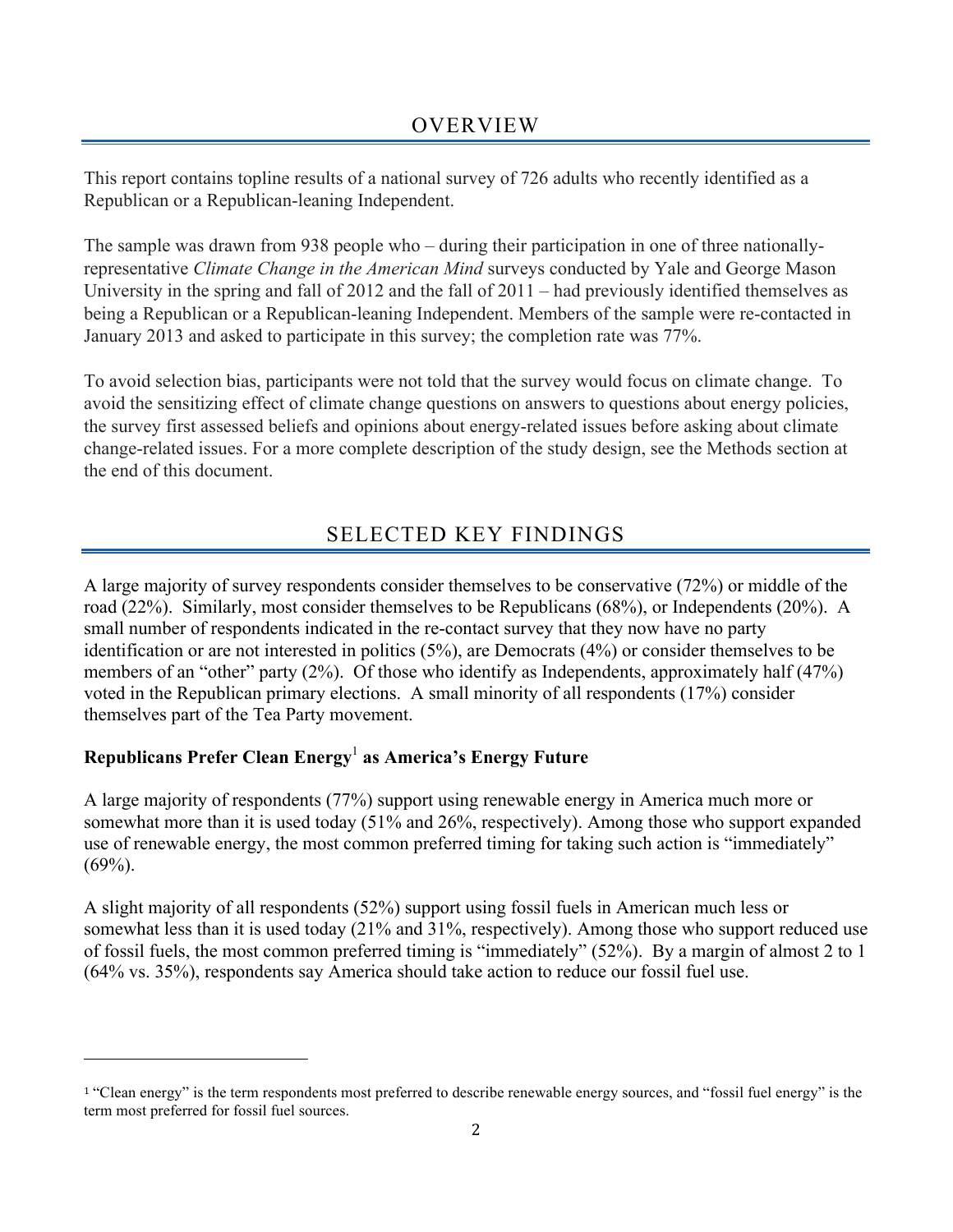#### **The Perceived Benefits of Clean Energy Outweigh the Costs**

A majority of respondents believe that taking steps to reduce our use of fossil fuels will benefit the nation in a number of ways – for example, by helping free us from dependence on foreign oil (66%), saving resources for our children and grandchildren to use (57%), and providing a better life for our children and grandchildren (56%) – while none of the potential costs associated with taking action were seen as likely by a majority of respondents. Respondents selected more benefits of reducing fossil fuels than costs (51% of benefits were selected vs. 33% of costs were selected, on average).

Respondents were asked which potential benefit is most important to them personally. Freeing the U.S. from dependence on foreign oil was the top choice (48%), followed by saving resources for our children and grandchildren (14%), and providing a better life for our children and grandchildren (11%). When asked which cost was of greatest concern to them personally, the top choice was more government regulation (42%), followed by rising energy prices (31%), and costing jobs and harming our economy  $(15\%)$ .

#### **A Majority Think Climate Change is Happening and Support an American Response to the Issue**

A majority of respondents (52%) think climate change is happening, while 26% think it isn't, and 22% "don't know." When presented with one of two conservative arguments saying America should respond to climate change, a solid majority (62%) say America absolutely should (23%) or probably should (39%) take steps to address climate change.

#### **Only 1/3 Agree with Republican Party Positions on Climate Change and 1/2 on Energy**

Only a minority of respondents agree with the Republican Party's position on climate change (35%), while a slight majority of respondents agree with the Party's position on meeting America's energy needs (51%).

#### **Elected Leaders are Perceived as Unresponsive to Respondents' Views about Climate Change**

Few respondents (less than 20%) think people like themselves have influence over what elected officials think or do regarding climate change.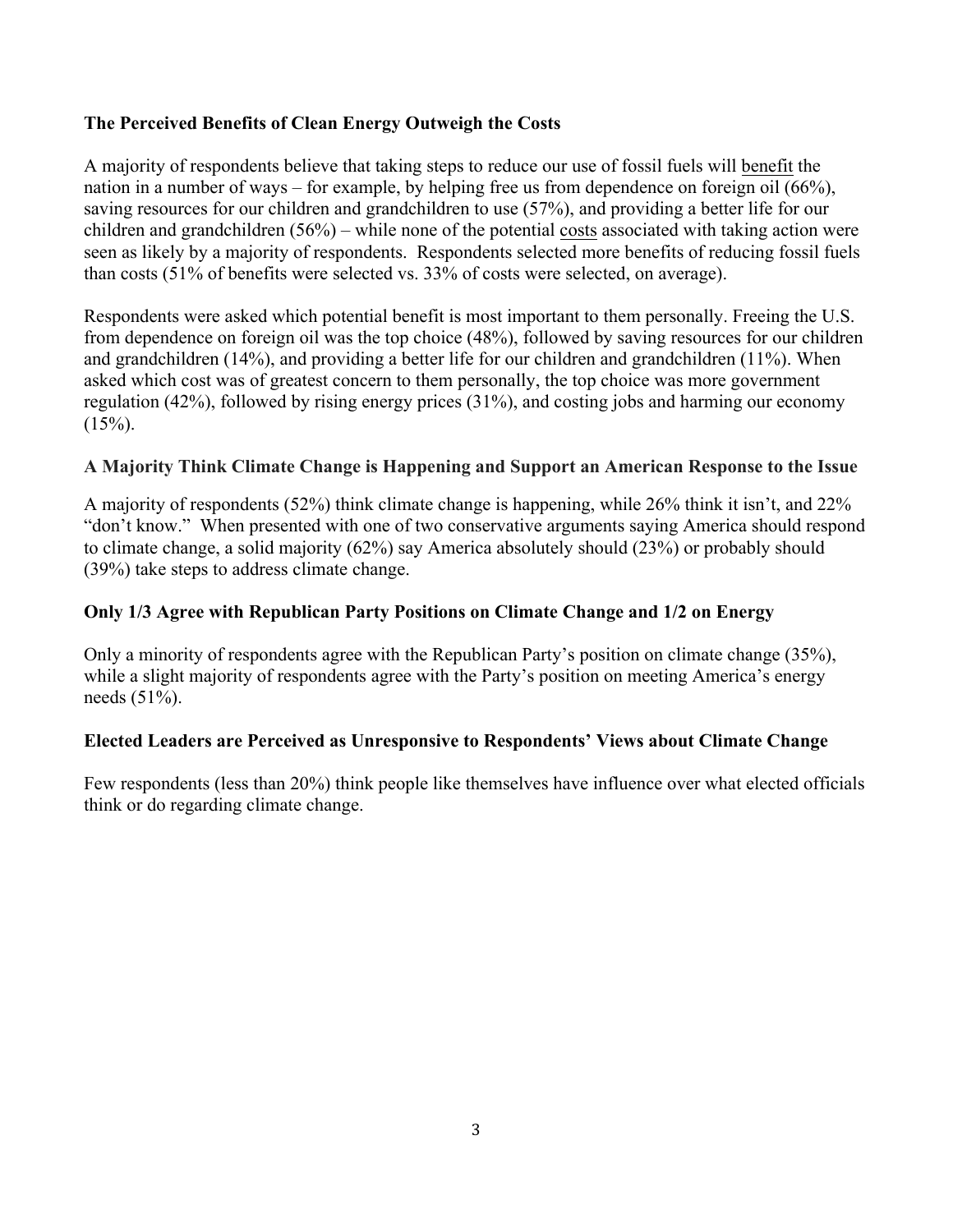### DETAILED SURVEY RESPONSES

#### **We'd like to know which name you feel best describes oil, coal & natural gas.**

|                     | <b>Total</b><br>$(n=726)^2$ |
|---------------------|-----------------------------|
| Fossil fuel energy  | 39%                         |
| Reliable energy     | 29%                         |
| Conventional energy | 24%                         |
| Dirty energy        | 7%                          |
| Other               | $1\frac{0}{6}$              |

#### **What name do you feel best describes solar, wind & geothermal energy?**

|                   | <b>Total</b><br>$(n=726)$ |
|-------------------|---------------------------|
| Clean energy      | 38%                       |
| Renewable energy  | 32%                       |
| Unreliable energy | 17%                       |
| Advanced energy   | 10%                       |
| Other             | 2%                        |

**In the future, do you think the United States should use fossil fuels (coal, oil, and natural gas) less, more, or the same amount as we do today?** [Respondents who answered "more" or "less" were then asked: **How soon do you think we should start [increasing/reducing] fossil fuel use in the United States?**]

|                                            | <b>Total</b><br>$(n=726)$ |
|--------------------------------------------|---------------------------|
| <b>MORE</b> (net)                          | 22%                       |
| Much more than today                       | 10%                       |
| Somewhat more than today                   | 12%                       |
| - How soon? (% "immediately") <sup>3</sup> | 74%                       |
| <b>SAME</b> amount as today                | 19%                       |
| LESS (net)                                 | 51%                       |
| Somewhat less than today                   | 31%                       |
| Much less than today                       | 21%                       |
| - How soon? (% "immediately") <sup>4</sup> | 52%                       |
| Don't Know                                 | 8%                        |

""""""""""""""""""""""""""""""""""""""""""""""""""""""""""""

<sup>&</sup>lt;sup>2</sup> Approximately 10 participants, on average, did not give responses to each of the various questions in the survey.<br><sup>3</sup> Percent responses are of those who answered "much more" or "somewhat more than today."

<sup>&</sup>lt;sup>4</sup> Percent responses are of those who answered "much less" or "somewhat less than today."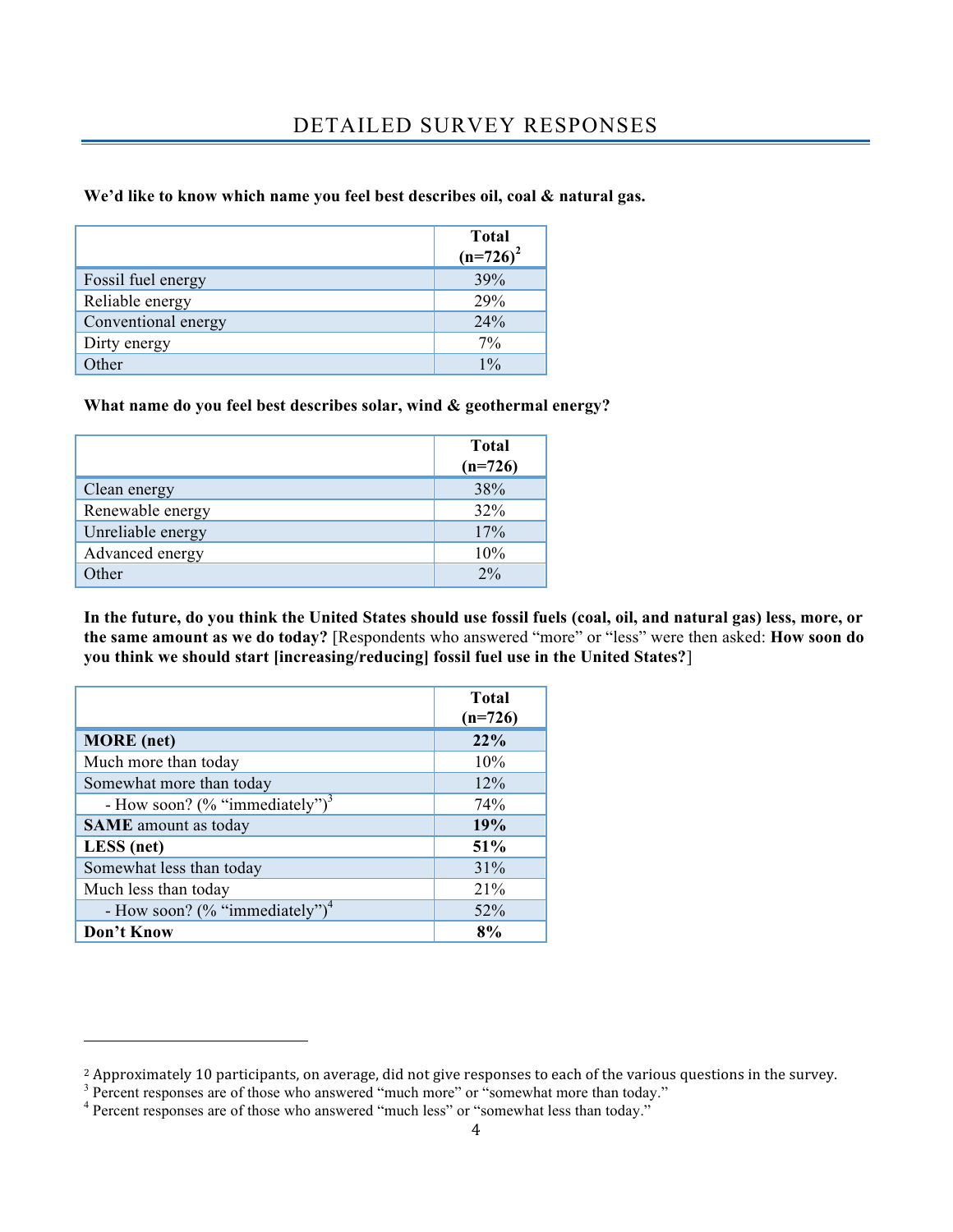#### **In the future, do you think the United States should use renewable energy sources (solar, wind & geothermal) less, more, or the same amount as we do today?**

[Respondents who answered "more" or "less" were asked: **How soon do you think we should start [increasing/ reducing] renewable use in the United States?**]

|                               | <b>Total</b><br>$(n=726)$ |
|-------------------------------|---------------------------|
| <b>MORE</b> (net)             | 77%                       |
| Much more than today          | 51%                       |
| Somewhat more than today      | 26%                       |
| - How soon? (% "immediately") | 69%                       |
| <b>SAME</b> amount as today   | 8%                        |
| LESS (net)                    | 9%                        |
| Somewhat less than today      | $5\%$                     |
| Much less than today          | $4\%$                     |
| - How soon? (% "immediately") | 63%                       |
| Don't Know                    | 6%                        |

**If our nation takes steps to reduce our use of fossil fuels (coal, oil and natural gas), it will…**

|                                                       | <b>Total</b> |
|-------------------------------------------------------|--------------|
|                                                       | $(n=726)$    |
| <b>BENEFITS</b>                                       |              |
| (Average number of benefits selected)                 | 4.1/9        |
| Help free us from dependence on foreign oil           | 66%          |
| Save resources for our children $\&$ grandchildren to | 57%          |
| use                                                   |              |
| Provide a better life for our children &              | 56%          |
| grandchildren                                         |              |
| Improve people's health                               | 46%          |
| Protect God's creation                                | 43%          |
| Create jobs and a stronger economy                    | 41%          |
| Save many plants $&$ animal species from              | 37%          |
| extinction                                            |              |
| Limit climate change                                  | 30%          |
| Improve our national security                         | 30%          |
| <b>COSTS</b>                                          |              |
| (Average number of costs selected)                    | 2.0/6        |
| Lead to more government regulation                    | 50%          |
| Cause energy prices to rise                           | 48%          |
| Cost jobs and harm our economy                        | 33%          |
| Interfere with the free market                        | 26%          |
| Harm poor people more than it helps them              | 22%          |
| <b>Undermine American sovereignty</b>                 | 16%          |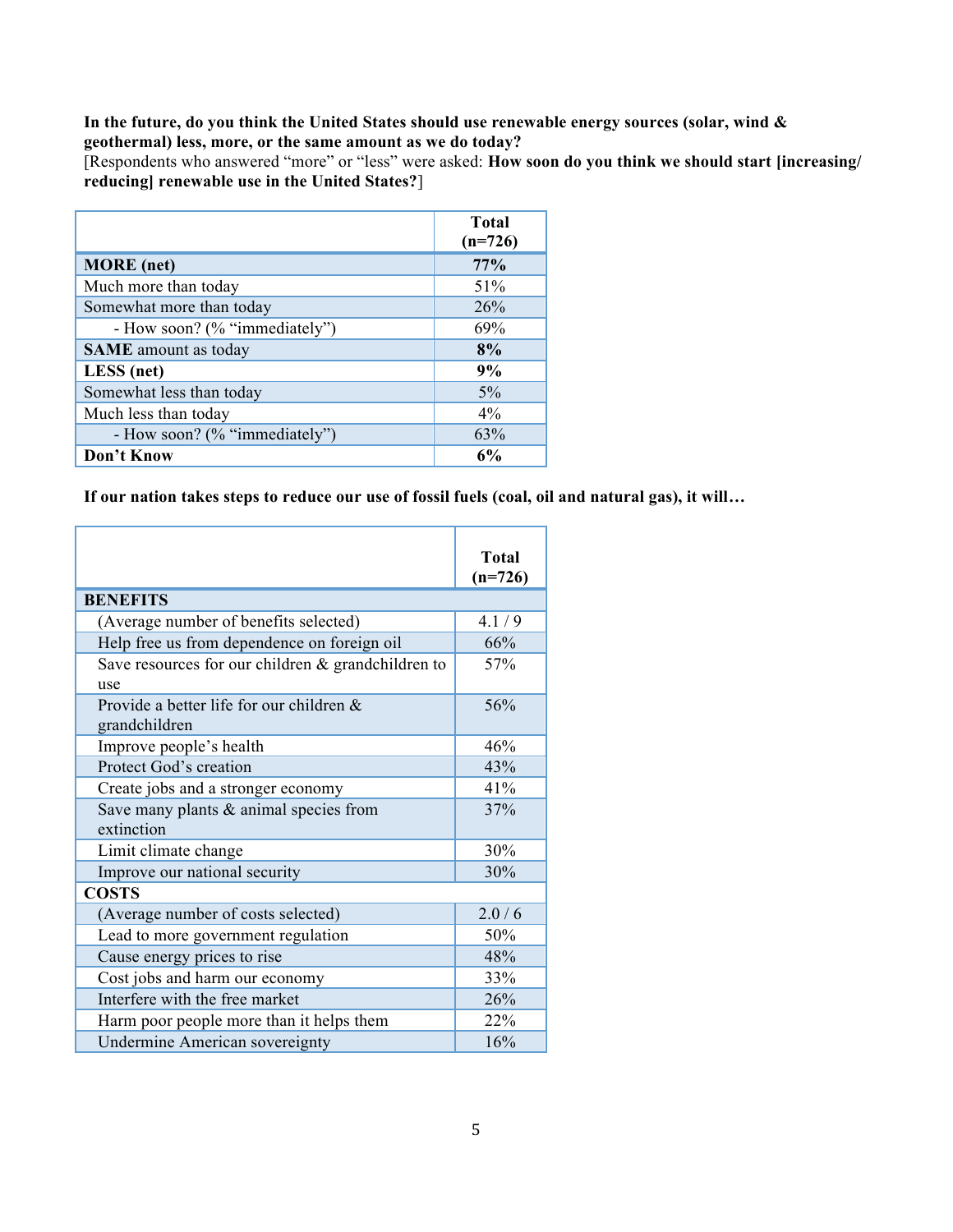**Which of these outcomes associated with reducing fossil fuel use is most important to you personally?**

|                                                | <b>Total</b><br>$(n=538)^5$ |
|------------------------------------------------|-----------------------------|
| Help free us from dependence on foreign oil    | 48%                         |
| Save resources of our children & grandchildren | 14%                         |
| to use                                         |                             |
| Provide a better life for our children &       | 11%                         |
| grandchildren                                  |                             |
| Protect God's creation                         | 8%                          |
| Limit climate change                           | $4\%$                       |
| Create jobs and a stronger economy             | $5\%$                       |
| Improve people's health                        | $4\%$                       |
| Improve our national security                  | 3%                          |
| Save plants and animal species from extinction | 3%                          |

**Which of these outcomes associated with reducing fossil fuel use is of most concern to you (i.e., worries you the most)?**

|                                          | <b>Total</b><br>$(n=477)^6$ |
|------------------------------------------|-----------------------------|
| Lead to more government regulation       | 42%                         |
| Cause energy prices to rise              | 31%                         |
| Cost jobs and harm our economy           | 15%                         |
| Interfere with the free market           | $4\%$                       |
| Undermine American sovereignty           | 4%                          |
| Harm poor people more than it helps them | $4\%$                       |

#### **In light of the outcomes of reducing U.S. fossil fuel use:**

""""""""""""""""""""""""""""""""""""""""""""""""""""""""""""

|                                                            | <b>Total</b><br>$(n=726)$ |
|------------------------------------------------------------|---------------------------|
| We SHOULD take action to reduce our fossil<br>fuel use     | 64%                       |
| We SHOULD NOT take action to reduce our<br>fossil fuel use | 35%                       |

<sup>&</sup>lt;sup>5</sup> Participants were asked this question only if they selected one or more benefits in the prior question.

<sup>&</sup>lt;sup>6</sup> Participants were asked this question only if they selected one or more costs in the prior question.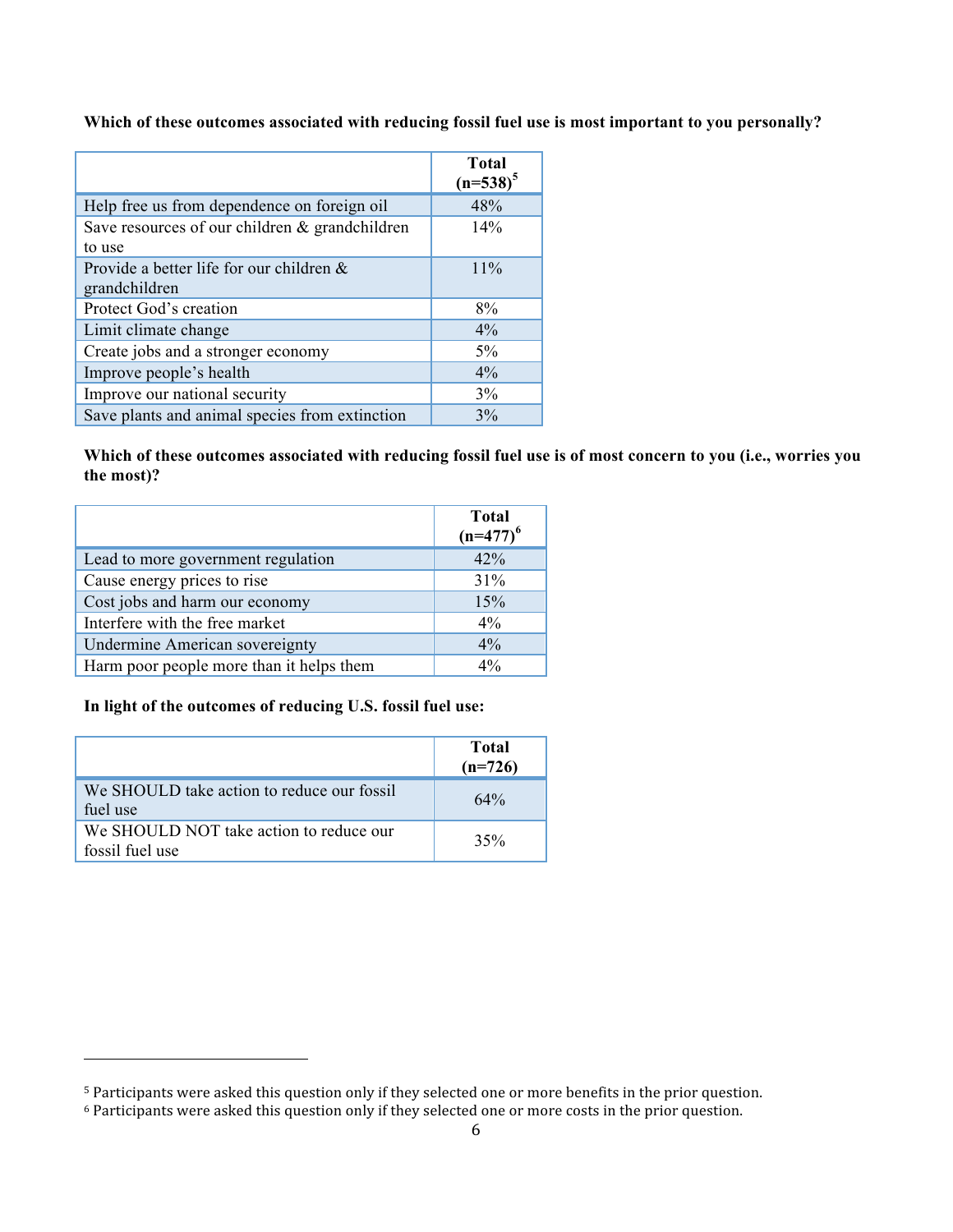**Climate change refers to the idea that the world's average temperature has been increasing over the past 150 years, may be increasing more in the future, and that other aspects of the world's climate may change as a result.**

**What do you think? Do you think that climate change is happening?** [Respondents who answered "yes" were asked: How sure are you that climate change is happening? Respondents who answered "no" were asked: How sure are you that climate change is not happening?

|                       | <b>Total</b><br>$(n=726)$ |
|-----------------------|---------------------------|
| Yes (net)             | 52%                       |
| Extremely sure        | 9%                        |
| Very sure             | 12%                       |
| Somewhat sure         | 27%                       |
| Not at all sure       | 3%                        |
| No (net)              | 26%                       |
| <b>Extremely sure</b> | 5%                        |
| Very sure             | 8%                        |
| Somewhat sure         | 10%                       |
| Not at all sure       | 3%                        |
| Don't Know            | 22%                       |

**Some conservatives argue that despite any uncertainties associated with climate change, America should take action to address the issue because …**

[Half the respondents read Version A] **Carbon pollution is fouling our air and our water, and harming our health. We should take steps to maintain the purity of our air and water. As Benjamin Franklin said, an ounce of prevention is worth a pound of cure. Which best describes your feelings about this? America…**

|                                                                          | <b>Total</b><br>$(n=344)$ |
|--------------------------------------------------------------------------|---------------------------|
| Should take steps to address climate change<br>(net)                     | 64%                       |
| America absolutely <i>should</i> take steps to address<br>climate change | 25%                       |
| America probably <i>should</i> take steps to address<br>climate change   | 39%                       |
| Should not take steps to address climate<br>change (net)                 | 21%                       |
| Absolutely <i>should not</i> take steps to address<br>climate change     | $9\%$                     |
| Probably <i>should not</i> take steps to address climate<br>change       | 13%                       |
| Don't know                                                               | 13%                       |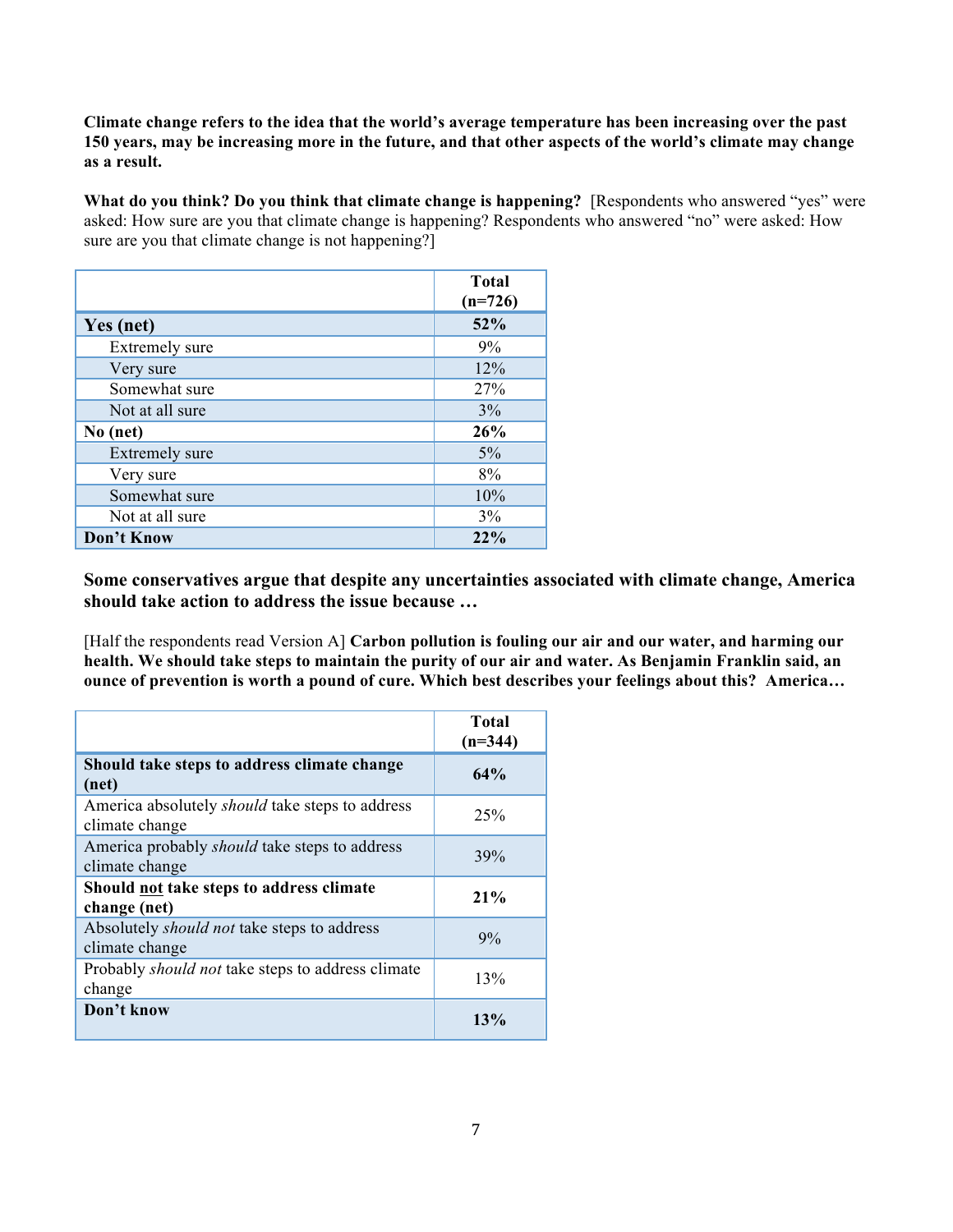[The other half of the respondents read Version B] **Our free-enterprise economy only works properly when individuals and companies are held accountable for harm that their actions cause to unconsenting people or the country as a whole. Companies that release heat-trapping pollution into the air should be accountable for those costs. Which best describes your feelings about this? America…**

|                                                                      | <b>Total</b><br>$(n=372)$ |
|----------------------------------------------------------------------|---------------------------|
| Should take steps to address climate change<br>(net)                 | 60%                       |
| Absolutely <i>should</i> take steps to address climate<br>change     | 22%                       |
| Probably <i>should</i> take steps to address climate<br>change       | 38%                       |
| Should not take steps to address climate<br>change (net)             | 25%                       |
| Absolutely <i>should not</i> take steps to address<br>climate change | 10%                       |
| Probably <i>should not</i> take steps to address climate<br>change   | 15%                       |
| Don't know                                                           | 15%                       |

#### **Please rate your agreement with the following statements:**

[Using "strongly agree," "moderately agree," "neither agree nor disagree," moderately disagree," "strongly disagree," or "Don't know"]

|                                                                                                                                   | <b>Total</b><br>$(n=726)$ |            |                                    |
|-----------------------------------------------------------------------------------------------------------------------------------|---------------------------|------------|------------------------------------|
|                                                                                                                                   | $%$ Agree                 | % Disagree | % Neither<br>Agree nor<br>Disagree |
| I don't think elected officials care much<br>about what people like me think about<br>climate change.                             | $62\%$                    | 15%        | 22%                                |
| People like me don't have any say in what the<br>government does about climate change.                                            | 56%                       | 19%        | 23%                                |
| Elected officials pay a lot of attention to the<br>views of people like me when deciding what to<br>do about climate change.      | 8%                        | 64%        | 25%                                |
| If I were to write an elected official about my<br>position on climate change, it might influence<br>their thinking on the issue. | $12\%$                    | 60%        | 25%                                |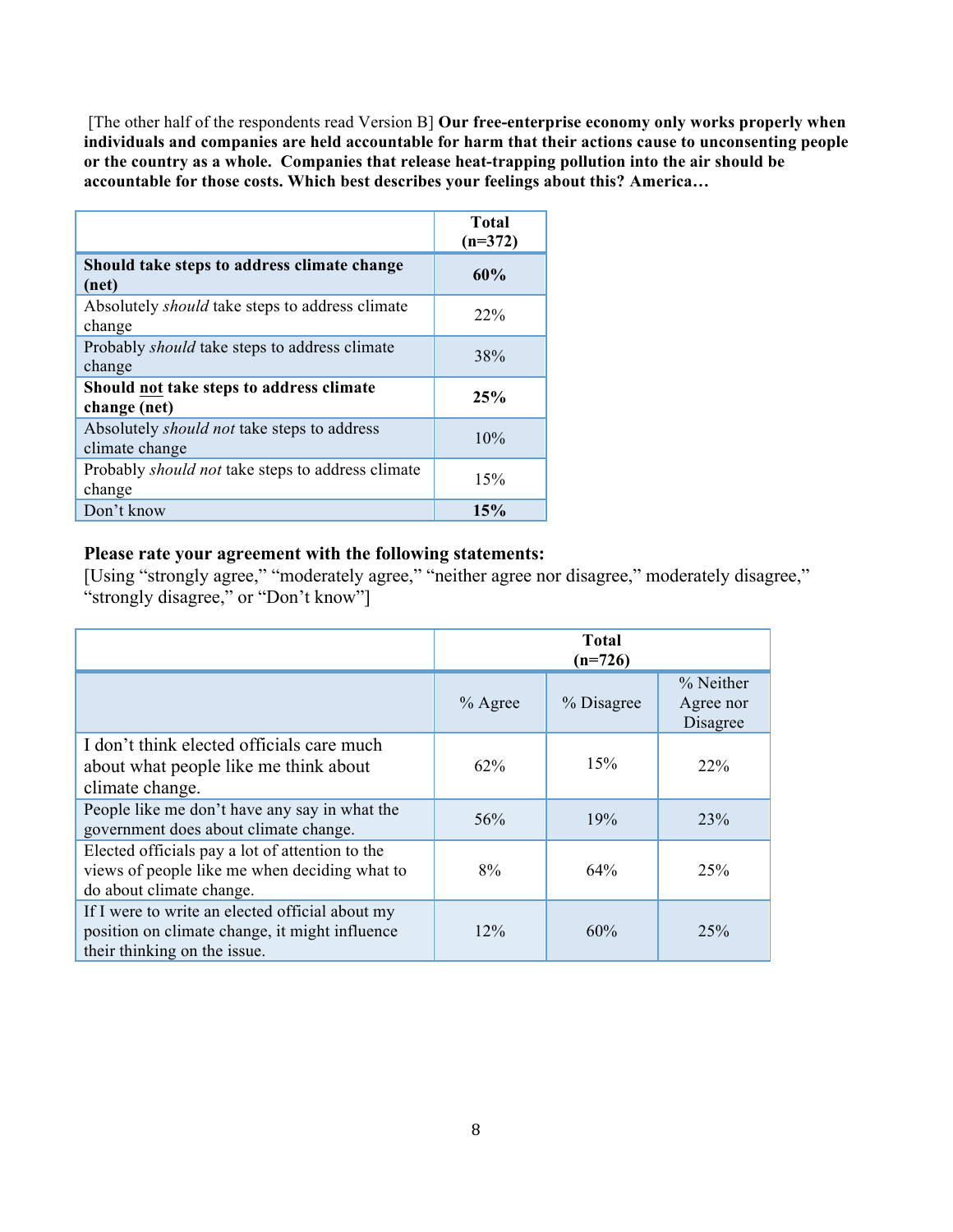|                                |                   |                     | Total*<br>$(n=726)$              |                        |                      |
|--------------------------------|-------------------|---------------------|----------------------------------|------------------------|----------------------|
|                                | Strongly<br>Agree | Moderately<br>Agree | Neither<br>Agree nor<br>Disagree | Moderately<br>Disagree | Strongly<br>Disagree |
| Meeting America's energy needs | 16%               | 35%                 | 24%                              | 6%                     | $2\%$                |
| Climate change                 | 9%                | 25%                 | 34%                              | 6%                     | 4%                   |
| Taxes                          | 23%               | 34%                 | 19%                              | 8%                     | 6%                   |
| The deficit                    | 29%               | 31%                 | 16%                              | 5%                     | 5%                   |

## **To what extent do you agree with the Republican Party's position on the issue of …?**

\* Rows don't add to 100% because "Don't know" and "Prefer not to say" are not shown.

### **In general, do you think of yourself as…**

|                              | <b>Total</b><br>$(n=726)$ |
|------------------------------|---------------------------|
| <b>Conservative (net)</b>    | 72%                       |
| Somewhat conservative        | 45%                       |
| Very conservative            | 27%                       |
| Moderate, middle of the road | $22\%$                    |
| Liberal (net)                | 5%                        |
| Very liberal                 | $1\%$                     |
| Somewhat liberal             | $4\%$                     |

#### **Generally speaking, do you think of yourself as…**

|                                     | <b>Total</b><br>$(n=726)$ |
|-------------------------------------|---------------------------|
| <b>Republican (net)</b>             | 68%                       |
| A strong Republican                 | 34%                       |
| Not a very strong Republican        | 34%                       |
| Independent                         | 20%                       |
| <b>Democrat</b>                     | 4%                        |
| Other                               | 2%                        |
| No party/not interested in politics | 5%                        |

[Asked of Independents only] **In 2012, did you vote…**

|                                     | Total<br>$(n=147)$ |
|-------------------------------------|--------------------|
| In the Republican primary elections | 47%                |
| In the Democratic primary elections | 6%                 |
| Neither                             | 45%                |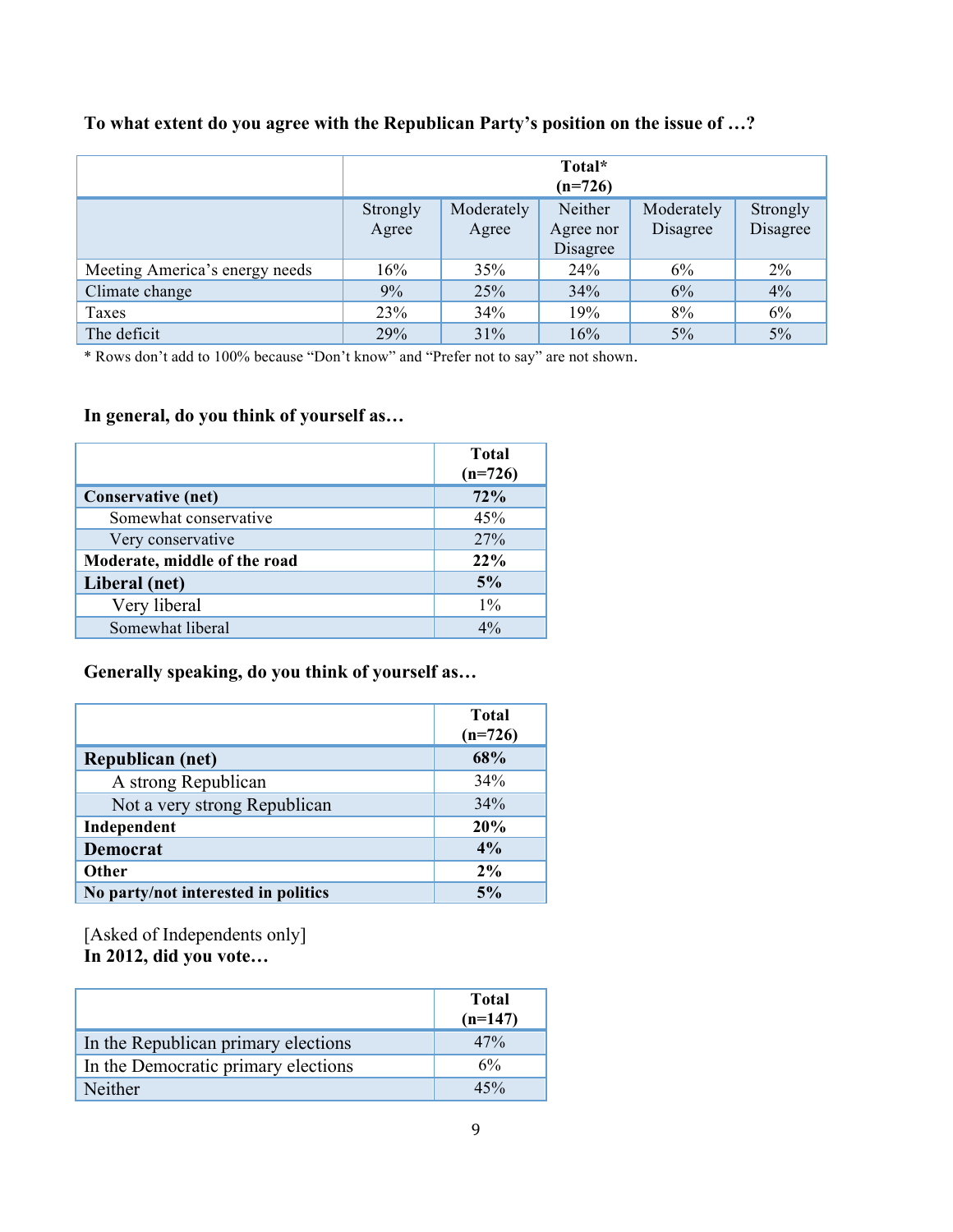## **Do you consider yourself to be part of the Tea Party movement, or not?**

|            | <b>Total</b><br>$(n=726)$ |
|------------|---------------------------|
| Yes        | 17%                       |
| No         | 63%                       |
| Don't know | 19%                       |

**What is your gender?**

|        | <b>Total</b><br>$(n=726)$ |
|--------|---------------------------|
| Female | 48%                       |
| Male   | 52%                       |

**What is your age?**

|       | <b>Total</b><br>$(n=726)$ |
|-------|---------------------------|
| 18-24 | 12%                       |
| 25-34 | 15%                       |
| 35-44 | 16%                       |
| 45-54 | 18%                       |
| 55-64 | 20%                       |
| 65-74 | 13%                       |
| $75+$ | 6%                        |

**What is your marital status?**

|                     | <b>Total</b><br>$(n=726)$ |
|---------------------|---------------------------|
| Married             | 60%                       |
| Widowed             | $5\%$                     |
| Divorced            | 11%                       |
| Separated           | $2\%$                     |
| Never married       | 18%                       |
| Living with partner | 6%                        |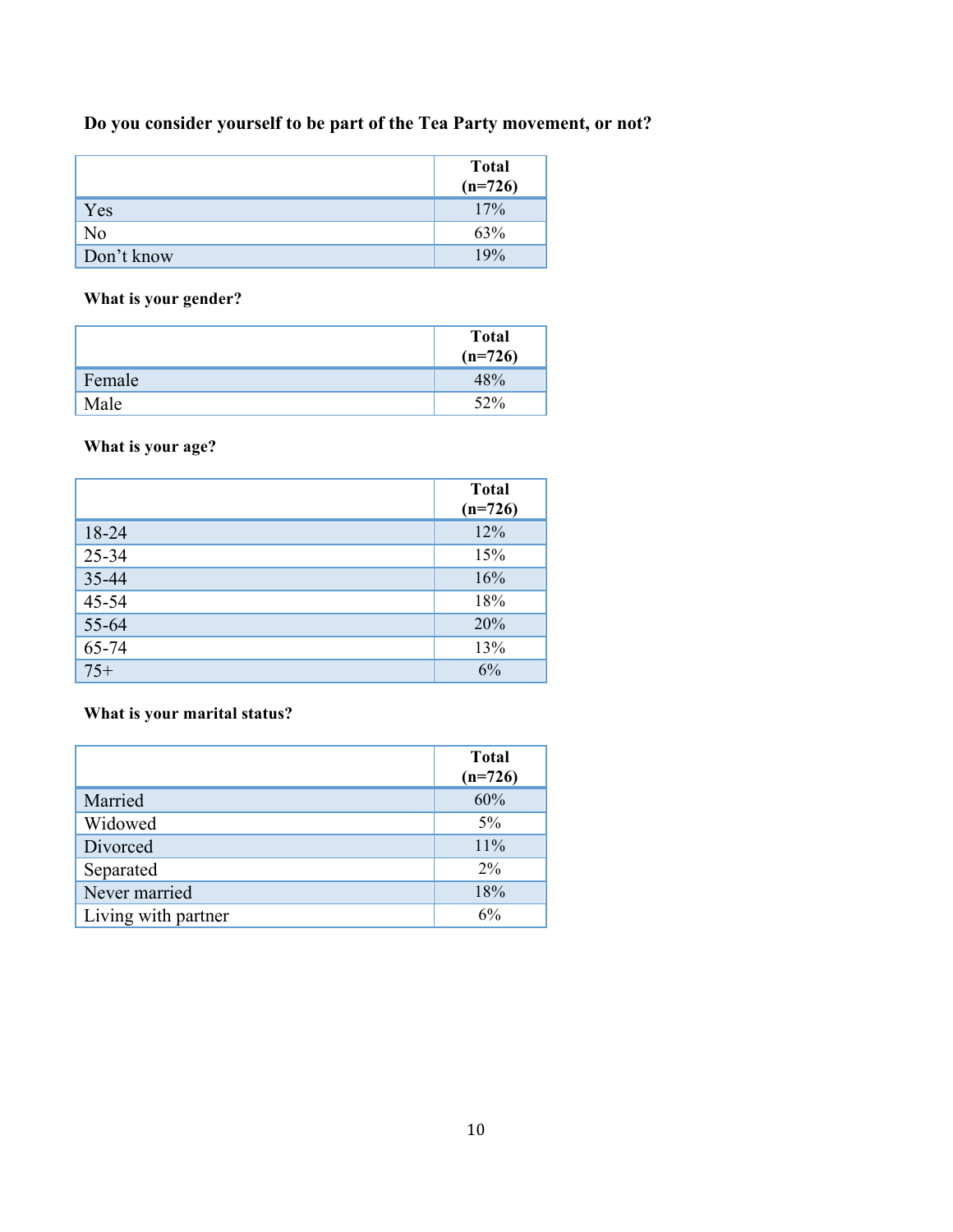#### **What is the highest level of education you have received?**

|                             | <b>Total</b><br>$(n=726)$ |
|-----------------------------|---------------------------|
| Less than high school       | $7\%$                     |
| High school                 | 32%                       |
| Some college                | 31%                       |
| Bachelor's degree or higher | 30%                       |

#### **What is your current employment status?**

|                                  | <b>Total</b><br>$(n=726)$ |
|----------------------------------|---------------------------|
| Working $-$ as a paid employee   | 54%                       |
| Working – self employed          | $5\%$                     |
| Not working – temporary layoff   | $2\%$                     |
| Not working $-$ looking for work | 5%                        |
| Not working – retired            | 21%                       |
| Not working – disabled           | 6%                        |
| Not working - other              | 8%                        |

#### **What state do you reside in?** (categorized by region)

|           | <b>Total</b><br>$(n=726)$ |
|-----------|---------------------------|
| Northeast | 17%                       |
| Midwest   | 24%                       |
| South     | 40%                       |
| West      | 20%                       |